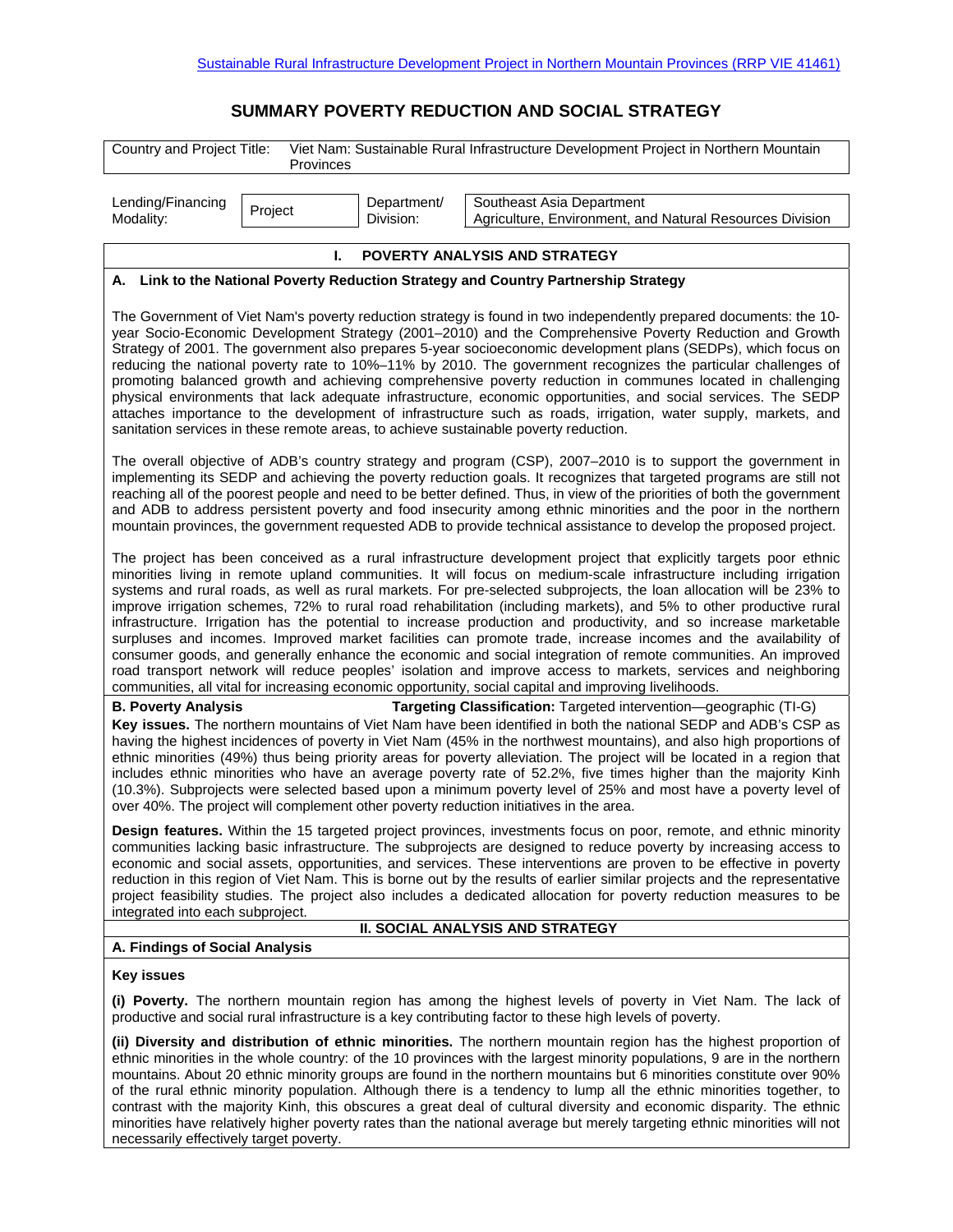**(iii) Pockets of poverty.** Official statistics for provinces and districts may indicate relatively moderate levels of poverty, but higher levels of poverty may be found in communes and villages. For example, in the Thai Nguyen road subproject, the Kinh dominate settlements along the road and have relatively low poverty levels, of about 20%. However, a few kilometers away, there is a Nung village with 81% poverty. This highlights the importance of properly targeting and selecting subprojects to ensure a high poverty impact.

## **B. Consultation and Participation**

1. **Community-driven development.** During representative subproject preparation, extensive consultations took place with potential beneficiaries and all reconfirmed the relevance of the investment to effect poverty reduction, and local demand for the subproject. This was also confirmed in the socioeconomic baseline surveys conducted for each subproject. For the non-representative subprojects, the design and feasibility studies will include appropriate consultative measures with the beneficiaries.

2. What level of consultation and participation (C&P) is envisaged during the project implementation and monitoring?

 $\boxtimes$  Information sharing  $\boxtimes$  Consultation  $\boxtimes$  Collaborative decision making  $\Box$  Empowerment

Participation will be promoted, particularly during the critical detailed design phase. To encourage this, all communes will establish commune supervisory boards to oversee contractors building the infrastructure and to provide participatory monitoring. Additional C&P activities will include awareness campaigns on HIV and road safety, establishment of water associations, and the preparation and implementation of safeguard plans.

3. Was a C&P plan prepared?  $\Box$  Yes  $\boxtimes$ No

A C&P framework has been prepared to orientate the consultants who carry the detailed design and implementation work forward, and prepare the feasibility studies for any subsequent subprojects.

## **C. Gender and Development**

**Key issues.** Women, particularly ethnic minority women, are disadvantaged by poverty and ethnic and gender discrimination. Ethnic minority women and girls lag behind ethnic minority men and Kinh and Chinese women in accessing health and education services and economic opportunities. Many ethnic minority women cannot read, write, and speak Vietnamese, which limits their access to and sharing of information. They have different access to assets, capabilities, and voice than do men, and cultural and economic barriers often restrict women's capacity and decision-making ability in minority communities. Ethnic minority women, especially those who live in remote villages, have few opportunities to participate in meetings for any purpose. Women have significantly less access to productive resources and extension services and are disenfranchised when it comes to accessing credit. Women carry out much of the farm work but are burdened with heavy workloads. They have limited decision-making power within their households, and they lack rights to land. In addition to their economic activity, women undertake about 80% of domestic chores.

Key gender issues in rural transport development include (i) the need to ensure that employment and income-raising activities, both during subproject construction and in the post-construction period are equally available to women and to men, (ii) that measures are taken to prevent the spread of sexually transmitted diseases and human trafficking, and (iii) that measures are taken to allow women to maximize the new opportunities brought about by enhanced transport connections. Key issues in irrigation provision include (i) involving women in decision-making processes for the use of increased irrigation water availability, (ii) ensuring that women are included in a reasonable number as representatives of water user associations, and (iii) ensuring that increased crop production as a result of irrigation does not add to the existing labor burdens for women during land preparation and harvesting. Key issues in domestic water supply include (i) ensuring that households headed by women can afford access to enhanced water supplies, and (ii) the need to provide information and training on wastewater disposal and disease prevention.

**Key Actions.** Measures included in the design to promote gender equality and women's empowerment—access to and use of relevant services, resources, assets, or opportunities and participation in decision-making process:  $\boxtimes$ Gender action plans  $\Box$  Other actions or measures  $\Box$  No action or measure

The project will benefit ethnic minority women in particular, and all women in the target communities, with improved infrastructure that will increase productivity and incomes, lessen women's work burdens and save time, improve health, provide greater environmental and personal security, and empower women by creating opportunities to participate in project decision-making. The key measures included in the design to promote gender equality and women's empowerment are gender action plans (GAPs) for each subproject and a framework for preparing future GAPs. The GAP activities aim to

- (i) encourage local contractors to employ women as 30% of the workforce in construction and labor-intensive maintenance,
- (ii) provide equal pay to men and women for work of equal type, and safe working conditions for both men and women workers,
- (iii) ensure gender and development mainstreaming training for all stakeholders,